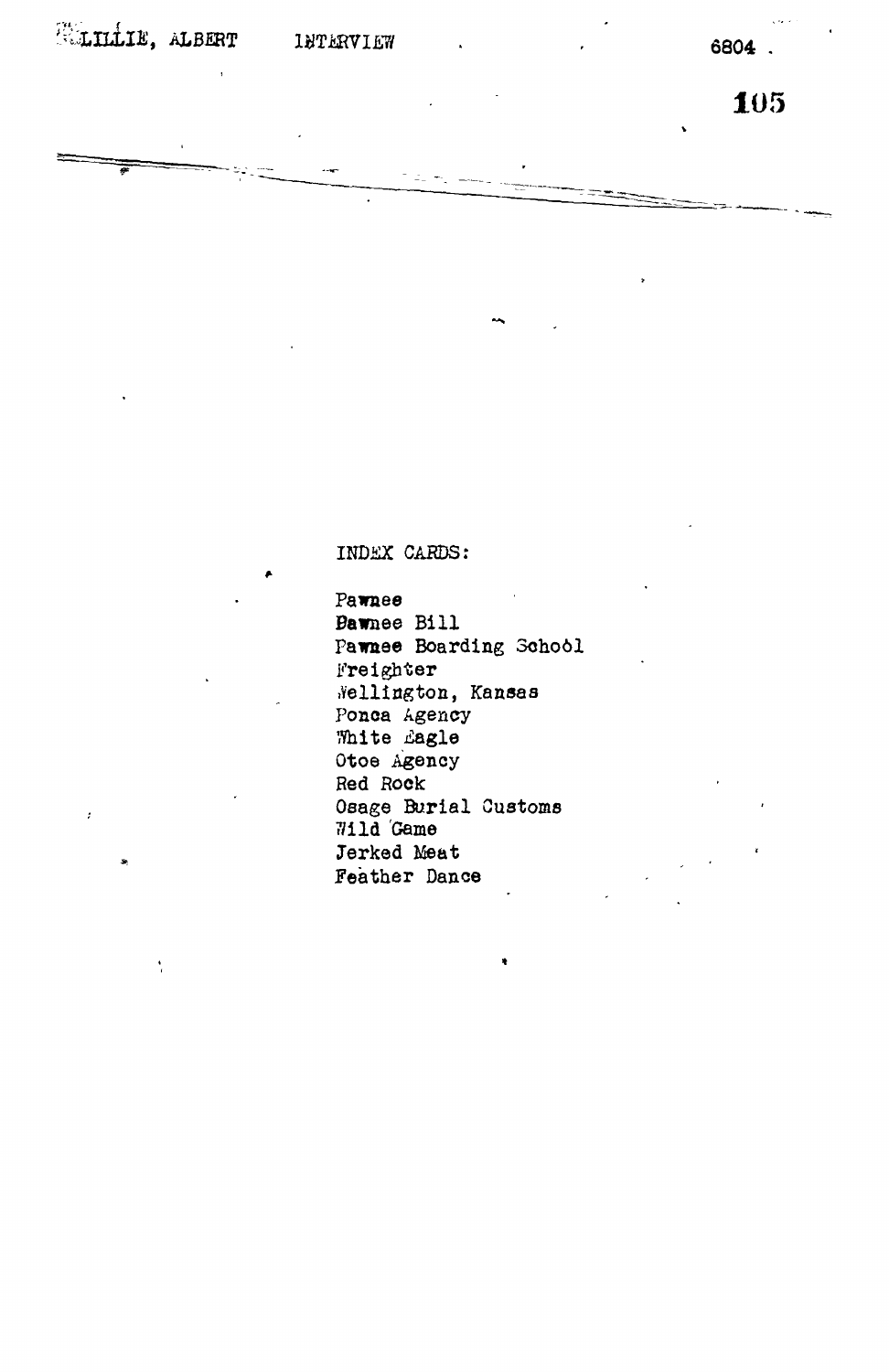LILLIE, ALBERT. INTERVIE..

|                | Interviewer, Goldie Turner,<br>$July$ 19, 1937.         |
|----------------|---------------------------------------------------------|
| Interview with | albert Lillie,<br>605 Granite 3t.,<br>Pawnee, Oklahoma. |
| Bom            | Lloomington, Illinois, 1866.                            |

My parents first came to Oklahoma in 1879. Ay sister end I came in 1880. My parents first located in Bumner County and a year later came to Pawnee. My father worked at the Agency as well as my brother, Gordon, my sister, Lena, and Cousin, Lucy Conant. .y broth r, Tordon, worked at the Agency office as an interpreter, my sister was matron at the Indian boarding school and my cousin was seamstress at the school. I freighted in supplies for the Agency from *ellington*, ansas, by way of sonca City and red Rock. I Would bring in supplies for each of the three agencies; the ronce higency at hite nagle just south of Ponca City, the ptoe Agency at led Rock and on to the Pawnee Agency. There was a pod trail, and as

all these Indians were friendly, there wasn't much

6804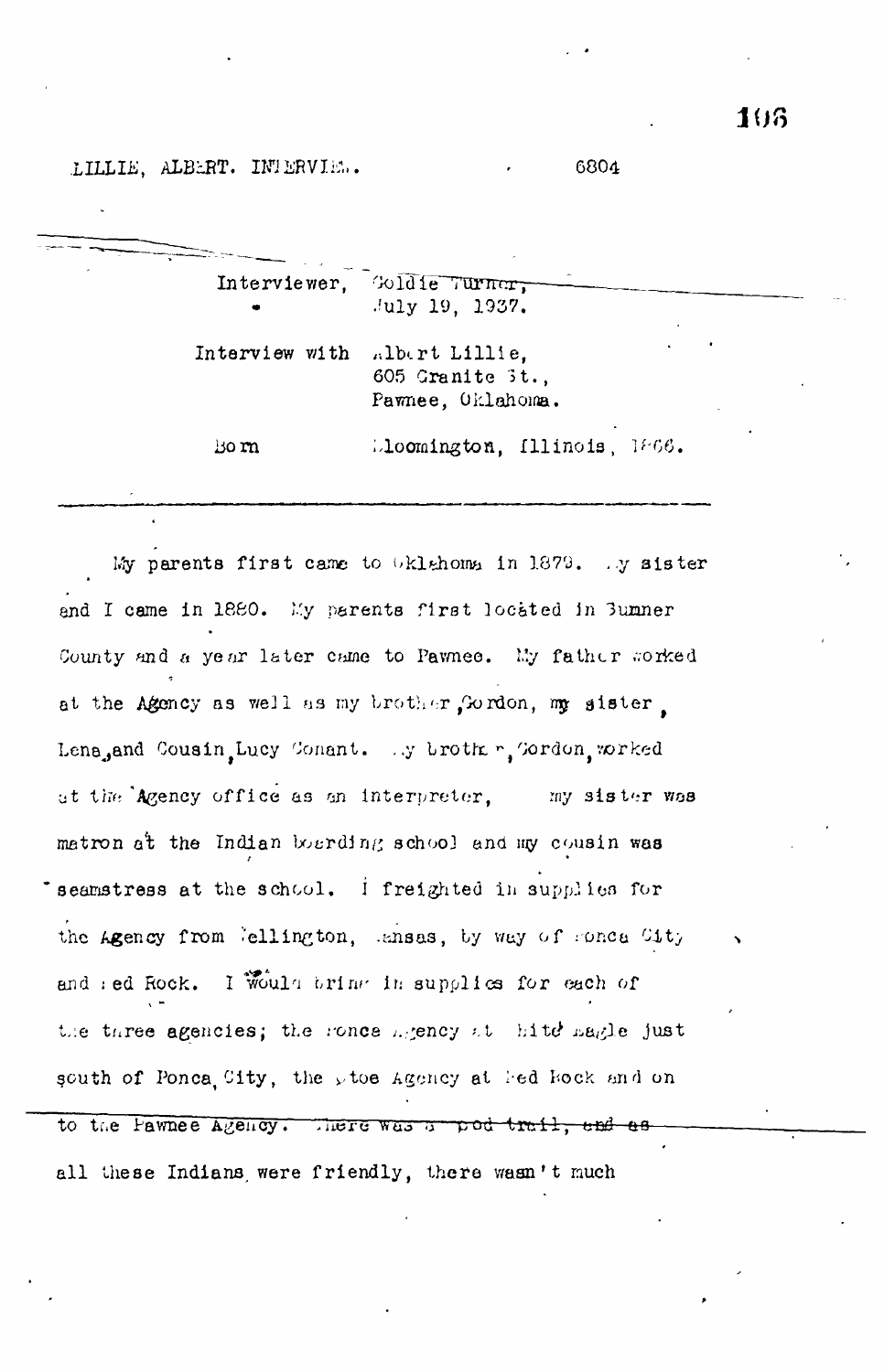# **107**

# LILLIE, ALBERT. INTERVIEW. | 6804-2

م س

excitement on the trips. e could make the trip from Wellington to Ponca Gity in-one day and on to Pawnee the *1* next day. There were never more than two or three wagons next day. There were never more than tvro or the tvro or three wagons  $\mathbb{R}^n$ 

I freighted some down into the Cheyenne and Apache country. This was somewhat more exciting for these Indians were not so friendly and we alway's had to be on the watch we always had to friendly and we always had to be on the watch  $\alpha$ 

The Otoes were moved to Cklahoma in 1882 or 1883 and ' The Otoes were moved to Iklahoma in 1882 or 1883 and '

their Agency was established at lied Rock. The Pawnees, ttoes and Poncas were always friendly and visited back and forth a great deal, but the Osages and Pawne's were not so friendly to wards one another.

The Osages had a custom of getting a scalp from a member of some other tribe whenever one of their head men died, to be buried with him. It seems that they thought the off one of the scalp would be a sort of servant to the head han when they reached the slappy Hunting Ground. The Osages would get scalps from the Pawness and for this reason were not **I** liked by the fawnees. Later, after the  $\upsilon$ sages quit getting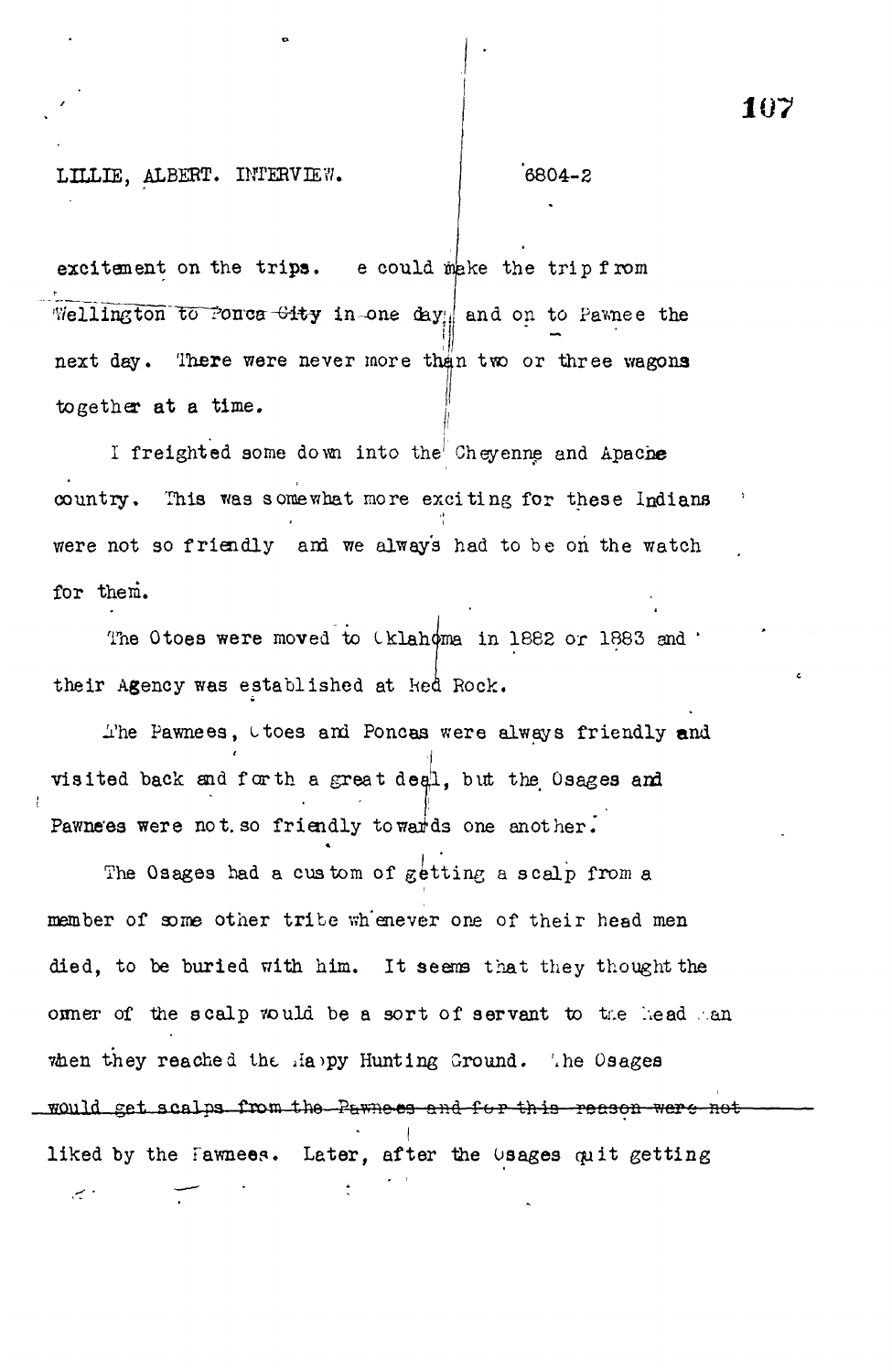# LILLIE, ALBERT. INTERVIEW. (6804-3

scalps, they would slip up on an Indian of another tribe and chop off his hair to be buried with their Chief.

One time an old white man with a long white beard was in camp. The Indians wanted some hair for their burial so offered this old man two or three ponies for his beard. He consented until he saw the big long knife they brought to cut it off with, then he tried to run away. They took him' down, however, and chopped off his beard anyway. . There was plenty of wild game here even after the Opening, 'inere **were** many **deer** end antelope as well as turkey but no buffalo. The Indians would go out wast in 'the Fall to hunt buffalo as there were none here.

une sunr.er day, right after the Opening, some of my cousins came here to visit, and we decided to go turkey hunting. It had been a very dry surrer so we went to a 3.ring about s ix riles , orth of lawnee. 0 went in the evening and comped there all night. I believe that Juring the right there were severel ' iousand turkeys that came to the spring to drink. ? Larly in the morning we killed about fifteen half-grown turkeys and came back to town.

**108**

*r*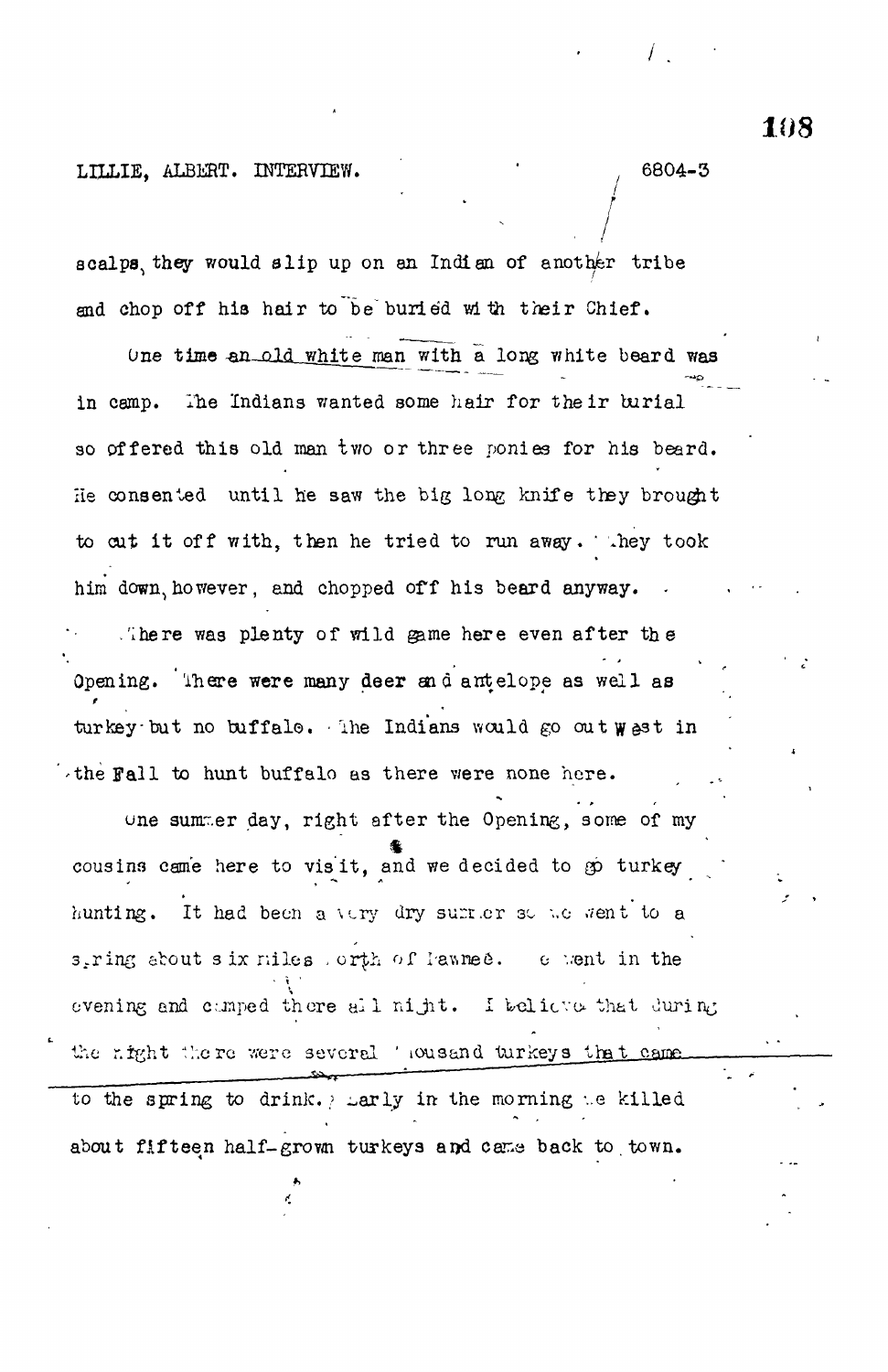# LILLIE, ALEERT. INTERVIEW. (6804-4

The Indians lived mostly on wild game. They would jerk it, hang it on a line or in a tree and smoke it. In this way they kept it puite a long time.

xhe Indians all lived in mud lodges in early days, usually each band living together. of course, they visited a lot and most of the time were either visiting other bands or tribes, or had visitors. The visiting bands usually brought the food for the feasts then on the last'evening of the dance or pow wow the Indians visited would give presents to the guests.

one time my brother and I attended a feather dance held in the mud'lodge south of Pawnee. We were the only white persons that attended at that time. In this dance there were twelve to sixteen men and'two women taking part. On the evening before the dance, they smoked the pipe once around the ..circle then had a feast. After eating, the feast was out in 4 the open,  $517$  gathered in the lodge for the dance. The tom tom was used to keep time. Lach participant had a stick with feathers stuck up and down on it. These were used ... as banners. They formed in four straight lines at the back

**109**